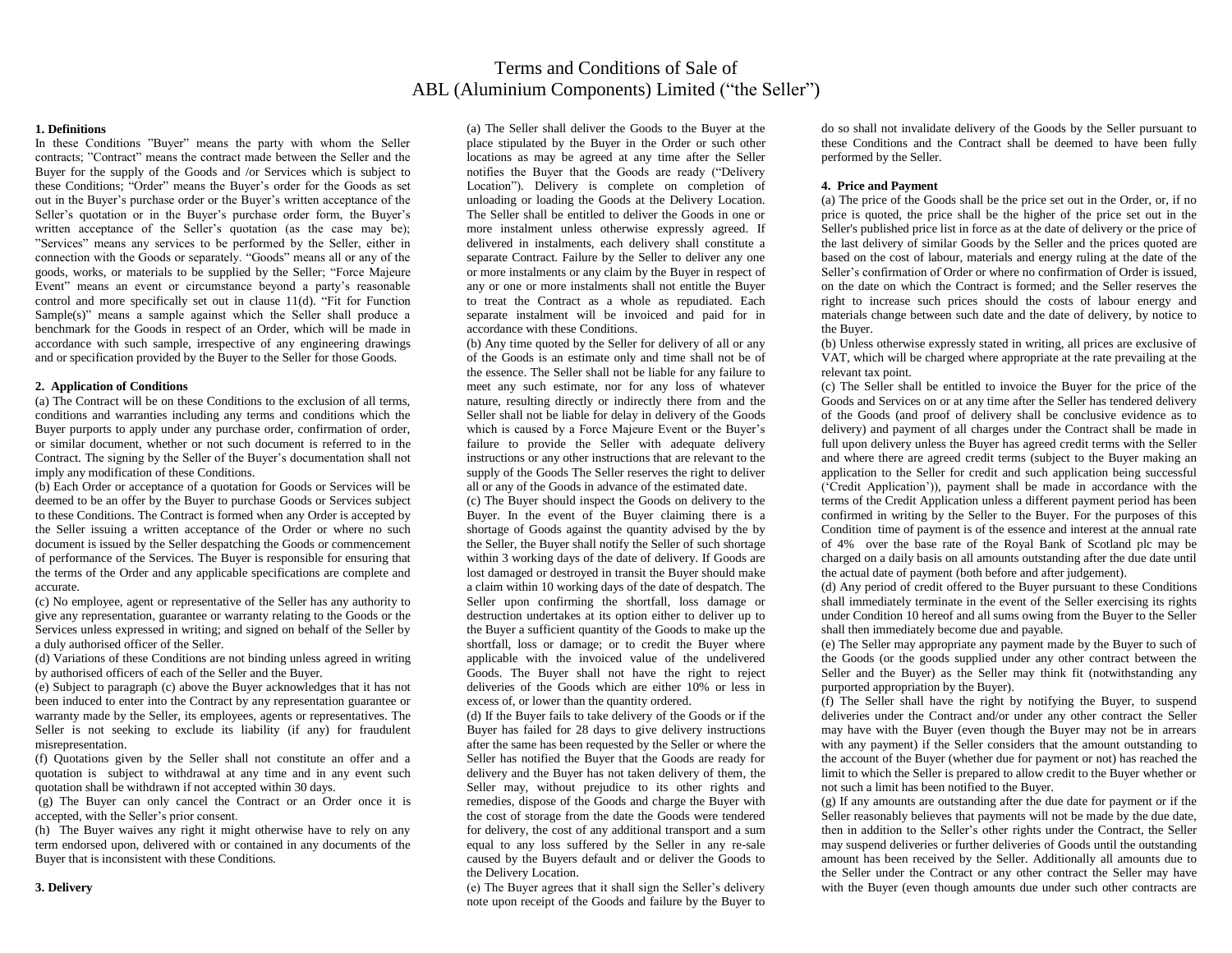not then due for payment) shall become immediately due and payable notwithstanding any other previously agreed payment terms.

(h) The Seller may increase the price of the Goods where the Buyer changes the delivery date, quantities or types of Goods ordered or the specifications and or there is any delay caused by any instructions of the Buyer or failure by the Buyer to give the Seller adequate or accurate information or instructions.

(i) The price of the Goods excludes the costs and charges of packaging, insurance and transport of the Goods which shall be invoiced to the Buyer. (j) The Buyer shall pay all amounts due under the Contract in full without any set-off, counterclaim, deduction or withholding (except for any deduction or withholding required by law). The Seller may at any time, without limiting any other rights or remedies it may have, set off any amount owing to it by the Buyer against any amount payable by the Seller to the Buyer.

# **5. Specifications**

(a) All descriptions and illustrations contained in the Seller's catalogues, price lists and advertisements or otherwise communicated to the Buyer are approximate only and are intended merely to present a general idea of the Goods described therein, and nothing contained in any of them shall form any part of the Contract other than where there is a Fit for Function Sample produced by the Seller.

(b) Any samples (excluding Fit for Function Samples) , drawings, descriptive matter or advertising produced by the Seller and any descriptions or illustrations contained in the Seller's catalogues or brochures are produced for the sole purpose of giving an approximate idea of the Goods referred to in them (and for the avoidance of doubt all engineering drawings need to express tolerances) Such samples, drawings, descriptive matter or otherwise shall not form part of the Contract nor have any contractual force, notwithstanding that a sample of the Goods may have been exhibited to and inspected by the Buyer, it is hereby agreed that such sample was so exhibited and inspected solely to enable the Buyer to judge for himself the quality of the bulk and not so as to constitute a sale by sample. The Seller excludes Sections 13-15 of the Sale of Goods Act 1979 (as amended).

(c) The Seller may make any changes to the specification, design, materials or finishes of the Goods which either are required to conform with any applicable safety or other statutory or regulatory requirements, or do not materially affect their quality or performance.

(d) Where Goods are made to the Buyer's specification and/or design, the Buyer undertakes full responsibility for the suitability, safety and accuracy of the specifications, instructions or design and undertakes to provide any information of a special nature to the Seller and any errors in any specification shall be at the Buyer's risk.

(e) The Buyer will indemnify the Seller against any claims from third parties arising from a breach of the provisions of clause 5 (d) above and against any infringement of any patent, registered design, trade mark or copyright and any loss, damage or expense which the Seller may incur by reason of any infringement in any country.

(f) All specifications in respect of Goods supplied to the Buyer are stated to the best of the Seller's knowledge, information and belief. No liability will arise for the failure of Goods to match any specifications and it is the Buyer's obligation to ensure that the Goods are suitable for their intended purpose.

## **6. Title and Risk**

(a) Risk in the Goods will pass to the Buyer immediately on delivery to the Buyer, collection by the Buyer or into custody on the Buyer's behalf, whichever is the sooner and notwithstanding delivery and the passing of risk, property in and title to the Goods shall remain with the Seller until the

Seller has received payment of the full price of (i) all Goods and/or all Services which are the subject of the Contract and (ii) all other Goods and/or Services supplied by the Seller to the Buyer under any other Contract whatsoever.

(b) Until property in and title to the Goods passes to the Buyer, the Buyer shall be entitled to deal with the Goods in the ordinary course of its business provided that it stores the Goods separately from all other Goods held by the Buyer so that they remain readily identifiable as the Seller's property and the Buyer does not remove, deface or obscure any identifying mark or packaging on or relating to the Goods and the Buyer maintains the Goods in satisfactory condition and keeps them insured against all risks for their full price from the date of delivery and the Buyer notifies the Seller immediately if it becomes subject to any of the events listed in Clause 10 and the Buyer gives the Seller such information relating to the Goods as the Seller may require from time to time.(c) The Buyer's right to possession and power to deal with the Goods shall terminate immediately if any of the circumstances set out in Condition 10 occur or amounts due to the Seller are not paid by their due date. In such circumstances the Buyer shall place the Goods at the disposal of the Seller and the Buyer grants to the Seller an irrevocable licence to enter at any time any premises owned or occupied by the Buyer or in the Buyer's possession for the purpose of repossessing and removing any Goods the ownership of which has remained vested in the Seller. The Seller shall not be responsible for and the Buyer will indemnify the Seller against liability for any damage occurring during such repossession and removal where such damage could not reasonably have been avoided.

(d) The Seller will be entitled to recover payment for the Goods notwithstanding that property in and title to the goods has not passed from the Seller.

(e) Where the Seller is unable to determine whether any goods are the Goods in respect of which the Buyer's right to repossession and power to deal has terminated, the Buyer will be deemed to have sold all goods of the kind sold by the Seller in order in which they were invoiced to the Buyer.

## **7. Warranties**

(a) No warranties are given in respect of the Goods other than those implied by statute which are not excluded by these Conditions.

(b)In the event of the Buyer receiving defective Goods and/or Services which do not comply with the specification the Buyer shall within seven days of the date of delivery or in the case of a latent defect not later than six months from the date of delivery of the Goods notify the Seller thereof and at the option of the Seller either afford the Seller the right of inspection of the Goods and/or Services or shall at the request of the Seller return the Goods to the Seller for inspection.

(c) If the defect is in the opinion of the Seller due to faulty workmanship or materials or to some other factor within its control, the Seller shall at its option either replace the same or credit the Buyer with the contract value of such defective Goods once the Seller is in possession of the said Goods or make good by reimbursement of the Contract value attributable to the Services or by reperformance of the Services any defective workmanship in the performance of the Services.

(d) The Seller shall not be required to replace or credit any defective Goods if (i) the Goods have been improperly used, or (ii) any instructions as to storage of the Goods have not been complied with or the Goods have been otherwise inappropriately stored, or (iii) the Goods have been manufactured in accordance with the Buyer's specification and the defect arises from such specification, or (iv) the Buyer has failed to notify the Seller of any defect or latent defect within the respective periods set out in clause 7(b) above (v) the Buyer makes any further use of such Goods after giving notice in accordance with these Conditions (vi) the defect arises because the Buyer failed to follow the Seller's oral or written instructions as to the storage, commissioning, installation, use and maintenance of the Goods or (if there are none) good trade practice regarding the same (vii) the Buyer alters or repairs such Goods without the written consent of the Seller (viii) the defect arises as a result of fair wear and tear, wilful damage, negligence, or abnormal storage or working conditions (ix) the Goods differ from their description or the specification as a result of changes made to ensure they comply with applicable statutory or regulatory requirements.

(e) The Seller does not accept responsibility for damage, destruction or loss during carriage arranged by the Buyer. Where carriage is arranged by the Seller, any damage or destruction shall be notified by the Buyer to the Seller within three working days of the date of delivery and in the event of loss within ten days of the notified date of arrival of the consignment.

(f) Except to the extent that it may be rendered void or unenforceable under any statute this condition 7 shall apply to any Contract made between the Buyer and the Seller to the exclusion of any term, condition, representation or warranty express or implied by statute common law or otherwise and to the exclusion of the rights of the Buyer in contract or in tort as to the satisfactory quality workmanship or fitness for purpose of the Goods.

(g) All recommendations and advice as to methods of storing, assembling, applying or using Goods or the purpose for which Goods may be applied are given without responsibility on the part of the Seller.

(h) These Conditions shall apply to any repaired or replacement Goods supplied by the Supplier.

## **8. Liability**

(a) The Seller's aggregate liability to the Buyer in contract tort (including without limitation negligence) and/or breach of statutory duty for any loss or damage which the Buyer may suffer by reason of any act, omission, neglect or default (including negligence) in the performance of any part of the Contract by the Seller its employees, agents or representatives is limited to the price which relates to the Goods or Services under the Contract that are the subject of any claim.

(b) Subject to Condition 8(a) the Seller shall not be liable to the Buyer in contract tort (including without limitation negligence) and/or breach of statutory duty for any economic loss, loss of profit, loss of business, loss of goodwill, loss of revenue, loss of anticipated savings, loss of use, loss of contract or any other similar loss whether consequential or otherwise which the Buyer may suffer by reason of any act, omission, neglect or default (including negligence) in the performance of any part of the Contract by the Seller, its employees, agents or representatives.

(c) Nothing in these Conditions shall operate so as to exclude the Seller's liability (if any) to the Buyer in respect of death or personal injury caused by the negligence of the Seller, its employees, agents or representatives; for breach of the Seller's obligations under Section 12 of the Sale of Goods